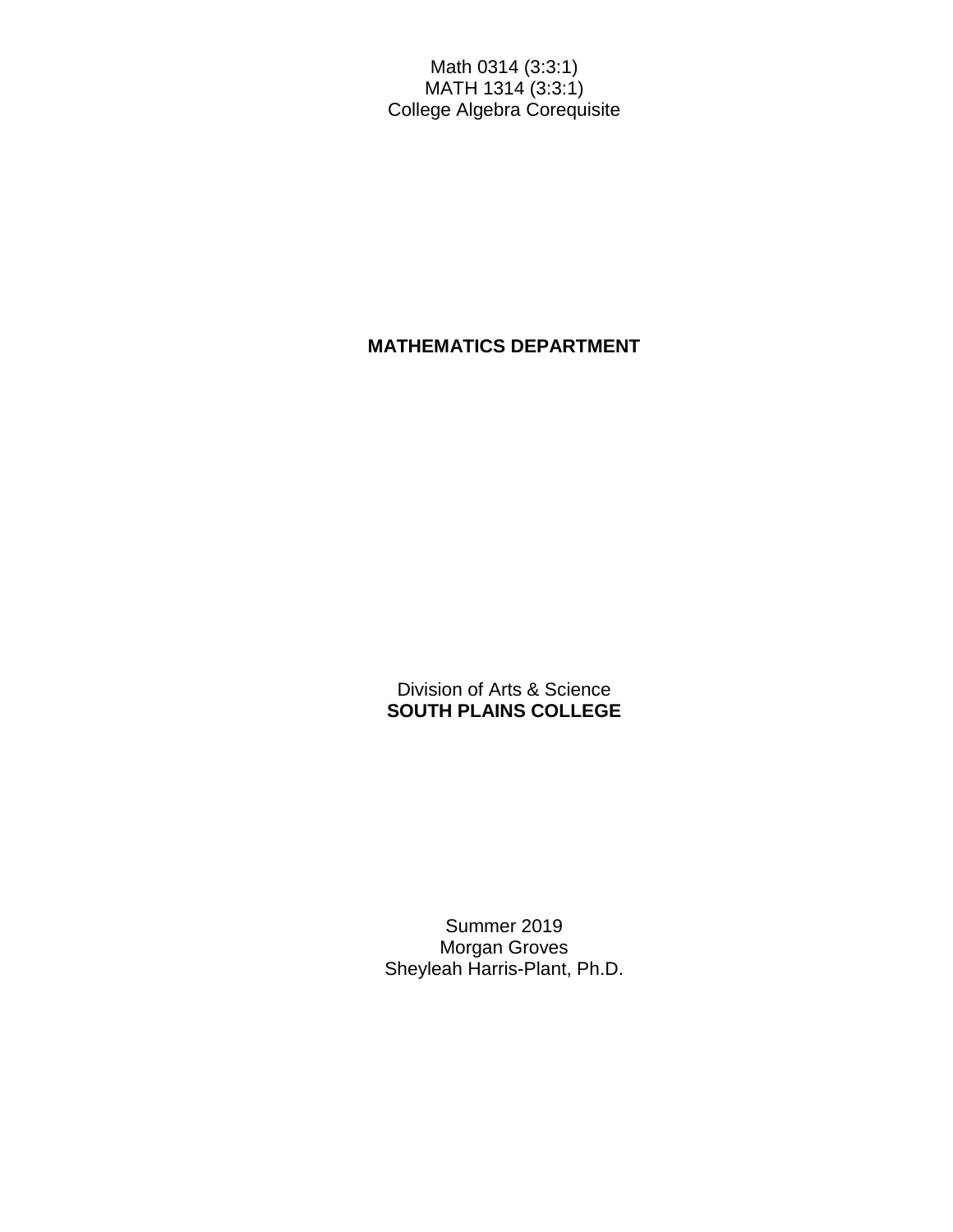**Mathematics 0314/1314 – College Algebra Corequisite**

**Section:** C02, Monday and Wednesday, 10:00 A.M. **Room:** Technology Center, Room 205

C02, Tuesday and Thursday, 10:00 A.M.

Technology Center, Room 205

**"Intelligence plus character – that is the goal of true education."** – Dr. Martin Luther King, Jr.

**"Hard work is required, but must also produce value." –** Norman Chaffee

**"True knowledge exists in knowing that you know nothing."** – Socrates

**"There is no end to education. It is not that you read a book, pass an examination, and finish with education. The whole of life, from the moment you are born to the moment you die, is a process of learning."** – Jiddu Krishnamurti

**"In the United States, we experience many freedoms. Two of these freedoms include the freedom to succeed and the freedom to fail. Which one will you choose?"** – Alan Worley

**Instructor(s):** Morgan Groves **Room:** Levelland Math Building 101 **Phone:** (806) 716-2735 **Email:** [mgroves@southplainscollege.edu](mailto:mgroves@southplainscollege.edu) **Office Hours**: (on the Levelland Campus *until 8 July 2019*)

**Monday Tuesday Wednesday Thursday Friday 0800-0955 0800-0955 0800-0955 0800-0955**

| ---------- | -----------       | ------- |  |
|------------|-------------------|---------|--|
|            |                   |         |  |
|            | Or by appointment |         |  |
|            |                   |         |  |

**Instructor(s):** Sheyleah V. Harris-Plant, Ph.D. **Room:** Levelland Math Building 120 **Phone:** (806) 716-2665 **Email:** [sharris@southplainscollege.edu](mailto:sharris@southplainscollege.edu) **Office Hours**: (on the Levelland Campus *after 8 July 2019*)

| <b>Monday</b>     | Tuesdav   | Wednesday | <b>Thursday</b> | <b>Friday</b> |  |  |
|-------------------|-----------|-----------|-----------------|---------------|--|--|
| 1300-1455         | 1300-1455 | 1300-1455 | 1300-1455       |               |  |  |
| Or by appointment |           |           |                 |               |  |  |

**Note about Office Hours:** Any student is more than welcome to visit during office hours, however, for the student's visit to be most effective it is best to make an appointment. Students from other classes are often visiting during office hours and other college responsibilities often prevent office hours without notice.

**Reference Textbook:** (The textbook is not required for the course, but the student is welcome to purchase any of the following textbooks.)

Beecher, J. A., Penna, J. A., Johnson, B. L., & Bittinger, M. L. (2017). College Algebra with Intermediate Algebra: A Blended Course. Boston: Pearson. ISBN 0134555260.

Blitzer, R. (2018). College Algebra, 7<sup>th</sup> ed. New Jersey: Pearson Prentice Hall. ISBN 9780134469164.

Blitzer, R. (2007). College Algebra,  $6<sup>th</sup>$  ed. New Jersey: Pearson Prentice Hall. ISBN 9780321782281.

Blitzer, R. (2010). College Algebra, 5<sup>th</sup> ed. New Jersey: Pearson Prentice Hall. ISBN 0321559835.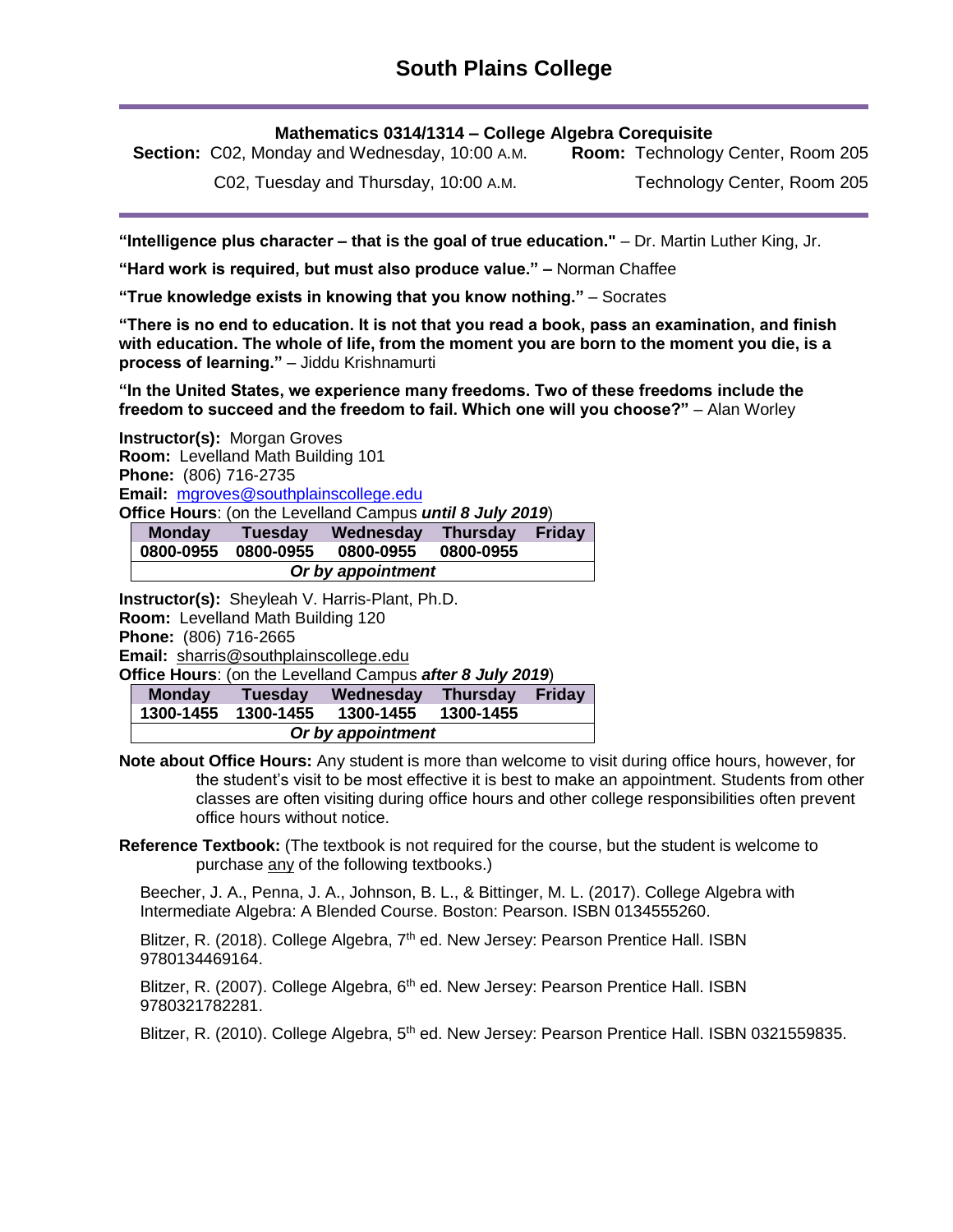#### Summer 2019 Page 2 and the state of the state of the state of the state of the state of the state of the state of the state of the state of the state of the state of the state of the state of the state of the state of the

### **Supplementary Course Information**

Blackboard is the online course management system that will be utilized for this course. This course syllabus, as well as any class handouts, can be accessed through Blackboard. Login at https://southplainscollege.blackboard.com/. The user name and password should be the same as the MySPC and SPC email.

User name: first initial, last name, and last 4 digits of the Student ID

Password: Original CampusConnect Pin No. (found on SPC acceptance letter)

**Supplies:** Pencil, a binder, loose-leaf paper, graph paper, ruler, stapler, and erasers **(SCIENTIFIC CALCULATORS ALLOWED, NO GRAPHING CALCULATORS)**

> Knewton Access Kit: This kit is available at either SPC Bookstore (Levelland campus or Reese Center) or online at [www.knewton.com](http://www.knewton.com/)

There is no physical textbook for this course. The access kit online sells for approximately \$44. The SPC bookstore price is approximately \$58.

### **Course Description**

This is a standard course in college algebra. Quadratic equations; ratio and proportion; variation; binomial theorem; inequalities; complex numbers; theory of equations; determinants and matrices.

### **Course Purpose**

The purpose of the course is to provide a fundamental background in algebra to meet the mathematics requirement for the core curriculum and to provide a basis for further study in mathematics.

### **Course Requirements**

To maximize the potential to complete this course, a student should attend all class meetings, take notes and participate in class, complete all homework assignments and examinations including final examinations.

### **Student Learning Outcomes/Competencies**

Successful completion of this course should reflect mastery of the following objectives. The course objectives the student will be able to meet are:

- 1. Demonstrate and apply knowledge of properties of functions, including domain and range, operations, compositions, and inverses.
- 2. Recognize and apply polynomial, rational, radical, exponential and logarithmic functions and solve related equations.
- 3. Apply graphing techniques.
- 4. Evaluate all roots of higher degree polynomial and rational functions.
- 5. Recognize, solve and apply systems of linear equations using matrices.

# **Core Objectives**

### *Communication Skills*

Effective development, interpretation, and expression of ideas through written, oral, and visual communication.

- Develop, interpret, and express ideas through written communication
- Develop, interpret, and express ideas through oral communication
- Develop, interpret, and express ideas through visual communication

### *Critical Thinking*

Creative thinking, innovation, inquiry, analysis, evaluation, and synthesis of information.

- Generate and communicate ideas by combining, changing, and reapplying existing information
- Gather and assess information relevant to a question
- Analyze, evaluate, and synthesize information

### *Empirical and Quantitative Competency Skills*

The manipulation and analysis of numerical data or observable facts resulting in informed conclusions.

- Manipulate and analyze numerical data and arrive at an informed conclusion
- Manipulate and analyze observable facts and arrive at an informed conclusion

\* The submission of the syllabus receipt is required.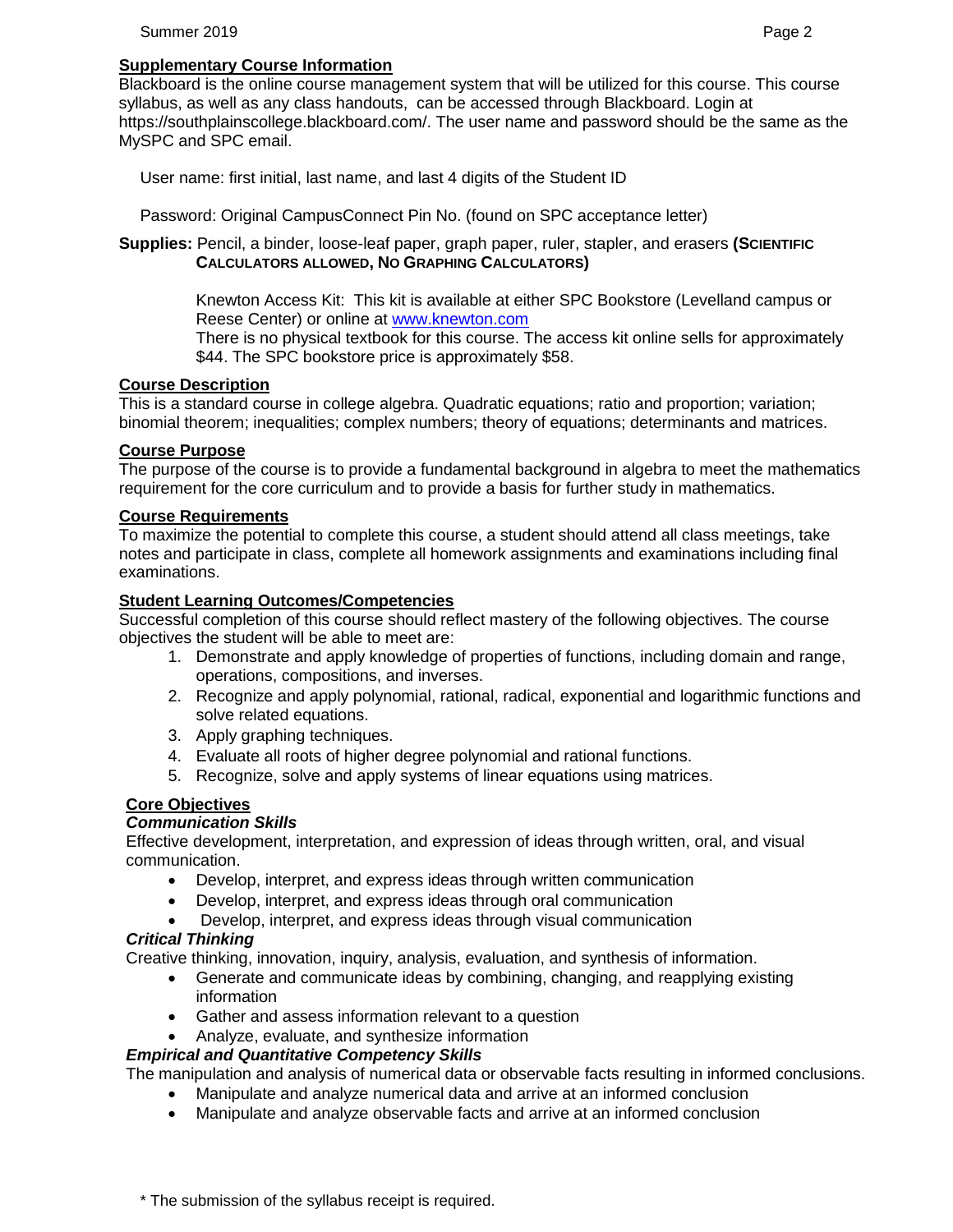### **Disclaimer**

# **Class Cancellation**

In the event of the class being canceled by the school, the student will be responsible for the lecture material. The class will continue on the calendar presented. All information needed is on Blackboard and should be accessed by the student.

# **Attendance Policy\***

Attendance and effort are the most important activities for success in this course. Records of your attendance are maintained throughout the semester. Four absences, *for any reason*, are allotted to the student for the semester. Tardies count as one-half (1/2) of an absence. Tardies will be applied for consistently being late to class, as deemed by the instructor(s) and leaving class early. If this number is exceeded, the instructor(s) has the right to drop you with a grade of F or an X, depending on their discretion. You can seek temporary reinstatement within a week after being withdrawn, assuming the student submits their syllabus receipt, but you must withdraw yourself from the course via the Admission and Records Office within two days of reinstatement. In the latter case, you will receive a W or a U. *After the two days have expired, the instructor(s) has the right to drop you for a final time, after which there will be no reinstatement. THERE WILL BE NO WAITING UNTIL THE END OF THE SEMESTER TO WITHDRAW!*

# **Withdrawal**

If you wish to withdraw from this class for any reason, you must start the appropriate steps on your own. To withdraw from this class, you will need to go to the Admissions and Records office either on the Levelland campus, the Reese Center campus, or the Lubbock Center, and fill out a drop notification form, and pay \$5. The drop form can be obtained online in MySPC, under the Student Forms and Tools link. Please be aware that SPC may not permit an undergraduate student to drop a total of more than six courses (including any course a transfer student has dropped at another institution of higher education) if the student enrolled in college for the first time during the Fall 2007 academic term or any term subsequent to the Fall 2007 term.

# **Email Policy**

All students at South Plains College are assigned a standardized SPC e-mail account. Although personal e-mail addresses will continue to be collected, the assigned SPC e-mail account will be used as the official channel of communication for South Plains College. The Student Correspondence Policy can be found at www.southplainscollege.edu. To access the SPC student email account, log in to MySPC and click the SPC Google Mail option under Campus Bookmarks. (Copied from SPC Student Guide)

Since all students have an assigned SPC email, the instructor(s) will only acknowledge, respond, and send emails to your assigned SPC email. This ensures all correspondence from the instructor(s) is received by the intended recipient.

# **Final Grading Policy**

All grades are rounded from the tenths place. Upon the submission of grades at the end of the semester, **ALL GRADES ARE FINAL!**

# **Feedback**

The instructor(s) will usually return feedback by the next class day; however, they reserve the right to have one (1) week to grade assignments and post grades from the due date.

# **Grading Scale**

90 or above A 80 to 89 B 70 to 79 C 60 to 69 D 59 and Below F

**All supplemental material and a close approximation of your current grade are available all semester on South Plains College's Blackboard server.**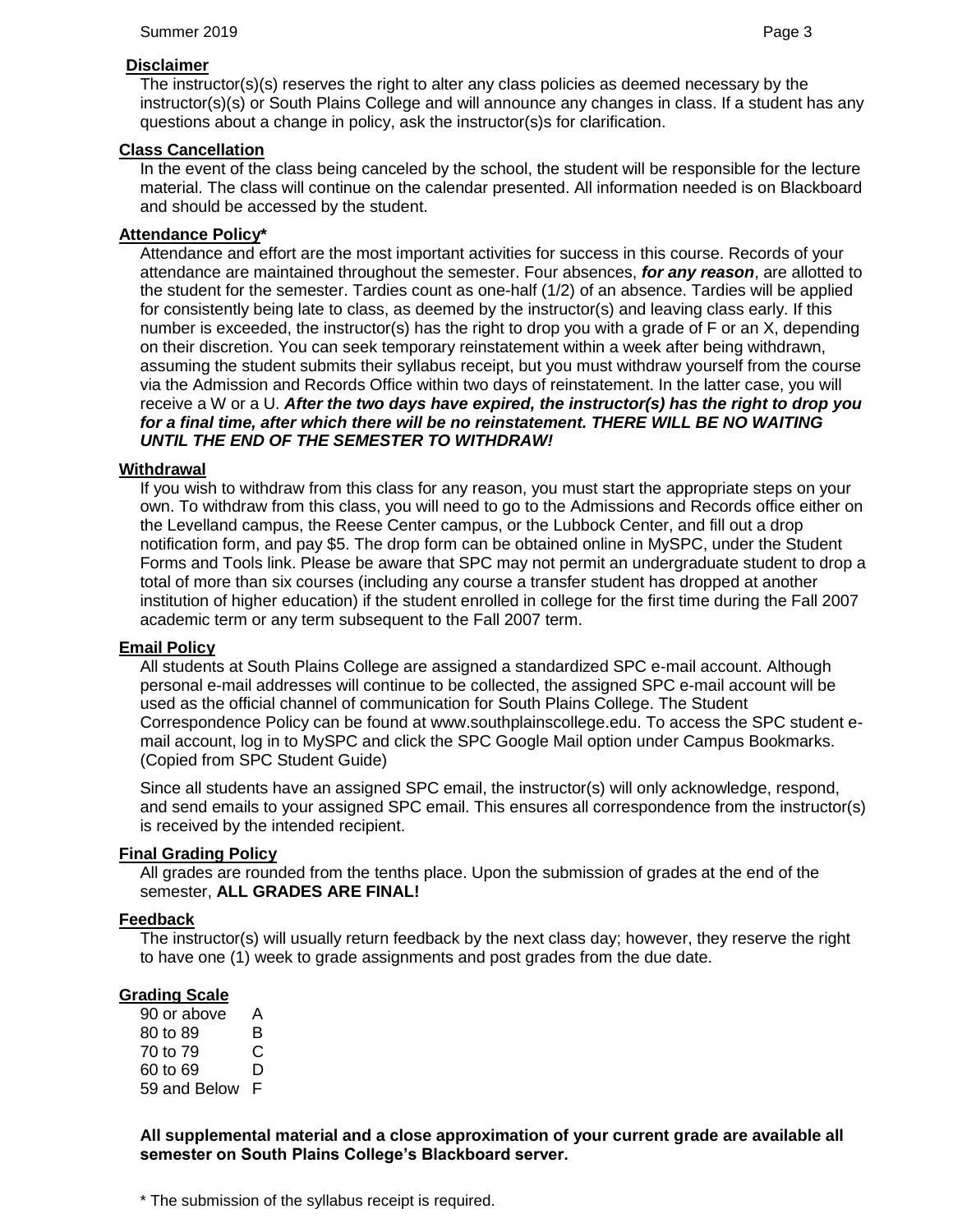Summer 2019 Page 4

#### **Assignment Weights**

| <b>Practice Assessment</b> |                 | 20 points  |  |  |  |  |
|----------------------------|-----------------|------------|--|--|--|--|
| Quizzes                    | 10 @ 1 point    | 10 points  |  |  |  |  |
| Homework                   | 84 @ 0.12 point | 10 points  |  |  |  |  |
| <b>Aptitude Assessment</b> | 80 points       |            |  |  |  |  |
| Exams                      | 5 @ 12 points   | 60 points  |  |  |  |  |
| <b>Final Exam</b>          | 1 $@$ 20 points | 20 points  |  |  |  |  |
| <b>Total Points</b>        |                 | 100 points |  |  |  |  |
| <b>Extra Credit Points</b> |                 |            |  |  |  |  |
| <b>Bonus Tests</b>         | 10 @ 0.5 point  | 5 points   |  |  |  |  |
| Quiz                       | 1 $@$ 1 point   | 1 point    |  |  |  |  |
| Homework                   | 6 @ 0.12 point  | 0.72 point |  |  |  |  |

### **Religious Holy Days**

In accordance with Section 51.911, Texas Education Code, South Plains College will allow a student who is absent from class for the observance of a religious holy day to take an examination or complete an assignment scheduled for that day within seven (7) calendar days after the absence. Students are required to file a written notification of absence with each instructor(s) within the first fifteen (15) days of the semester (**Monday, 17 June 2019**) in which the absence will occur. Forms for this purpose are available in the Student Services Office along with instructions and procedures. "Religious holy days" means a holy day observed by a religion whose place of worship is exempt from property taxation under Section 11.20, Tax Code. (copied from current South Plains College catalog)

### **Diversity Statement**

In this class, the teacher will establish and support an environment that values and nurtures individual and group differences and encourages engagement and interaction. Understanding and respecting multiple experiences and perspectives will serve to challenge and stimulate all of us to learn about others, about the larger world and about ourselves. By promoting diversity and intellectual exchange, we will not only mirror society as it is but also model society as it should and can be. (copied from current South Plains College Faculty Handbook)

#### **Disabilities Statement**

Students with disabilities, including but not limited to physical, psychiatric, or learning disabilities, who wish to request accommodations in this class should notify the Disability Services Office early in the semester so that the appropriate arrangements may be made. In accordance with federal law, a student requesting accommodations must provide acceptable documentation of his/her disability to the Disability Services Office. For more information, call or visit the Disability Services Office at Levelland (Student Health & Wellness Office) 806-716-2577, Reese Center (Building 8) 806-716- 4675, or Plainview Center (Main Office) 806-716-4302 or 806-296-9611. (copied from current South Plains College Faculty Handbook)

#### **Title IX Pregnancy Accommodation Statement**

If you are pregnant or have given birth within six months, Under Title IX you have a right to reasonable accommodations to help continue your education. To activate accommodations you must submit a Title IX pregnancy accommodations request, along with specific medical documentation, to the Director of Health and Wellness. Once approved, a notification will be sent to the student and instructors. It is the student's responsibility to work with the instructor to arrange accommodations. Contact Crystal Gilster, Director of Health and Wellness at 806-716-2362 or email [cgilster@southplainscollege.edu](mailto:cgilster@southplainscollege.edu?subject=Title%20IX%20Pregnancy%20Accomodation) for assistance.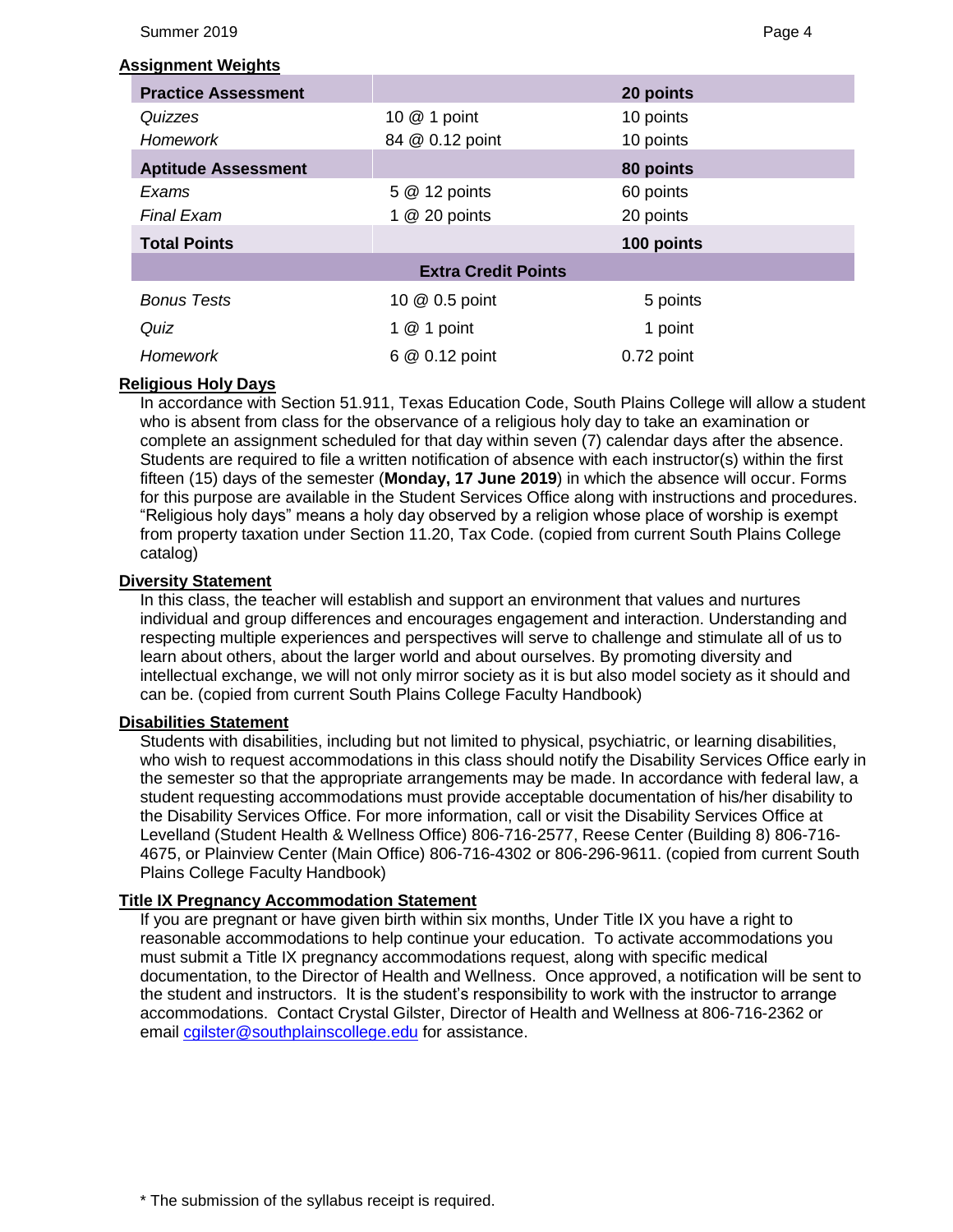### **Sexual Misconduct**

As a faculty member, I am deeply invested in the well-being of each student I teach. I am here to assist you with your work in this course. If you come to me with other non-course-related concerns, I will do my best to help.

It is important for you to know that all faculty members are mandated reporters of any incidents of sexual misconduct. That means that I cannot keep information about sexual misconduct confidential if you share that information with me. Mr. Christopher Straface, the Director of Health & Wellness, can advise you confidentially as can any counselor in the Health & Wellness Center. They can also help you access other resources on campus and in the local community. You can reach Mrs. Gilster at 806-716-2362 or [cgilster@southplainscollege.edu](mailto:cgilster@southplainscollege.edu?subject=Title%20IX%20Pregnancy%20Accomodation) or go by the Health and Wellness Center. You can schedule an appointment with a counselor by calling 716-2529.

# **Campus Concealed Carry**

Texas Senate Bill - 11 (Government Code 411.2031, et al.) authorizes the carrying of a concealed handgun in South Plains College buildings only by persons who have been issued and are in possession of a Texas License to Carry a Handgun. Qualified law enforcement officers or those who are otherwise authorized to carry a concealed handgun in the State of Texas are also permitted to do so. Pursuant to Penal Code (PC) 46.035 and South Plains College policy, license holders may not carry a concealed handgun in restricted locations. For a list of locations and Frequently Asked Questions, please refer to the Campus Carry page at

[https://www.southplainscollege.edu/campuscarry.php](http://www.southplainscollege.edu/campuscarry.php)

Pursuant to PC 46.035, the open carrying of handguns is prohibited on all South Plains College campuses. Report violations to the College Police Department at 806-716-2396 or 9-1-1.

# **Academic Honesty, Equal Opportunity**

You are expected to uphold the ideas of academic honesty. All work that is graded must be your own. This policy applies to all work attempted in this course. If this policy is violated the student will receive an **F** for the assignment and will be dropped with an **F**. For more details on what is considered cheating, see the South Plains College catalog.

South Plains College does not discriminate on the basis of race, color, national origin, sex, disability or age in its programs and activities. The following person has been designated to handle inquiries regarding the non-discrimination policies: Vice President for Student Affairs, South Plains College, 1401 College Avenue, Box 5, Levelland, TX 79336. Phone number 806-716-2360.

# **Holiday/Travel Statement\***

If a student has pre-existing plans to travel out of the area during scheduled class times, you must inform the instructor(s) by **NO LATER THAN Monday, 17 June 2019**, at the end of class and submit the syllabus receipt. Failure to do so will result in the forfeiture of any assignments that will come into question during your dates of absence. These assignments will not be replaced or allowed for makeup work.

# **Resources**

- ➢ **Free** tutoring at Levelland is available in room 116 of the Mathematics-Engineering Building, at the Reese Center campus in room RC 212 in Building 2, and at the Lubbock Center Computer Lab in Lubbock (3907 Avenue Q). Please remember to sign in when you seek the help of a tutor in each of these places.
- $\triangleright$  The South Plains College Department of Mathematics and Engineering has put one copy of the textbook for this course on reserve in the *Levelland and Reese Campus* Libraries.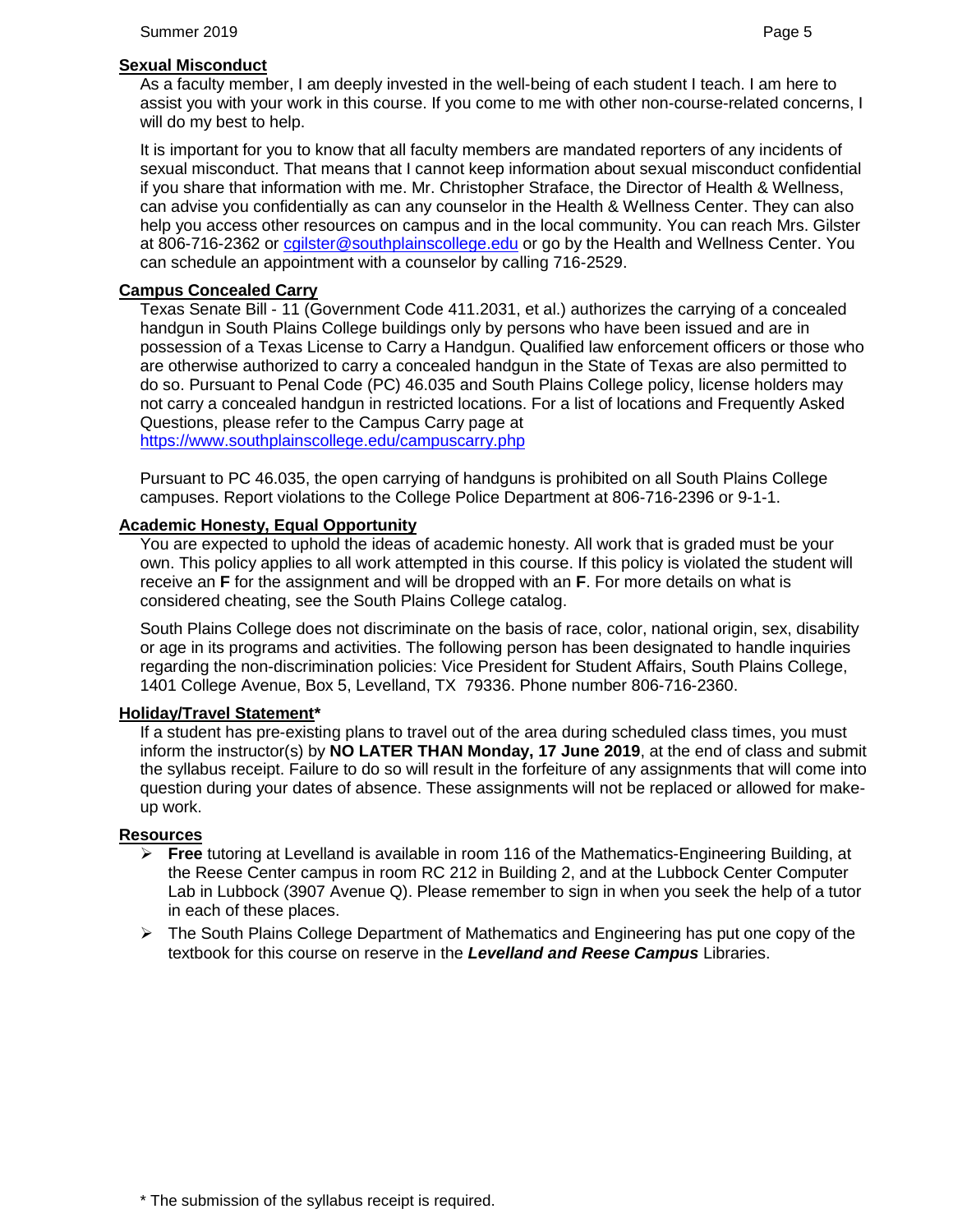## **Expectations of the Instructor(s)**

The student is within all rights to expect that the instructor(s) does the following:

- $\triangleright$  Show up, as scheduled, to teach all the information pertaining to the course.
- $\triangleright$  Provide notice of any schedule changes.
- ➢ Maximize the time allotted for this course by assessing student aptitude for covered information at the close of each lecture, when time permits.
- $\triangleright$  Present the material in a manner that can generally be understood by the majority of the class.
- $\triangleright$  Be accessible to those who need assistance outside of the classroom setting, by way of e-mail or in person, during office hours or reasonably scheduled appointment times.
- $\triangleright$  Hold to any assignment(s) given during the course of the semester unless removed.
- $\triangleright$  Uphold the policies of the college as it pertains to the student's welfare in the course.
- $\triangleright$  Not make any exceptions regarding the dismissal of any student from the course for reasons listed herein.
- $\triangleright$  Allow each student the opportunity to discuss the material presented during the lecture period.
- $\triangleright$  Provide examinations based on the information discussed in class that contains problems which use solving methods **similar** to those assigned from sections pertaining to the exam.

# **Expectations of the Student**

The instructor(s) is within all rights to expect that the student does the following:

- $\triangleright$  Show up on time, as scheduled, to receive and learn all information pertinent to the course and be mindful of any schedule changes.
- $\triangleright$  If you are going to withdraw from this course, then *all withdrawals must be done by Thursday, 1 August 2019*. There will be no withdrawals given after this date.
- ➢ READ THE SYLLABUS!!! You will remain subject to the criteria outlined herein whether you read this or not, so it is in your best interest to do so!
- ➢ Take advantage of *all* the resources available to you. In the collegiate setting, all students are considered adults and are expected to uphold conduct worthy of such consideration.
- $\triangleright$  Be mindful of the classroom setting and the roles therein. While student tuition is vital to the well-being of this academic institution, this does NOT warrant the concession of an instructor(s) to you in a manner that compromises the integrity of the classroom setting and that of the institution itself.
- $\triangleright$  Bring all materials needed for the course and refrain from bringing anything that is not needed.
- ➢ Be willing to work together with **BUT NOT DO WORK FOR** – fellow classmates.
- $\triangleright$  Keep all homework assignments organized in a binder. This will prove to be helpful in preparing for the exams.
- ➢ *Write all graded work legibly and in pencil only. All work not done in pencil will not be accepted by the instructor(s) and will cause you to receive a grade of zero percent (0%) for the work in question.*
- ➢ Work homework early enough to get help, if needed.
- ➢ Turn all electronic devices *off* that have no use in the classroom setting. This means all music players, cellular telephones (or cell phones), pagers, etc. In the event that a cell phone must be on (family emergencies only), then the phone must be on vibrate mode and placed on your desk or table. If an unsanctioned device is in use during an exam, then its grade will be zero percent (0%) and removal from the course.
- ➢ Obtain all missed information and assignments from a fellow classmate. **NO LATE WORK will be accepted!!!**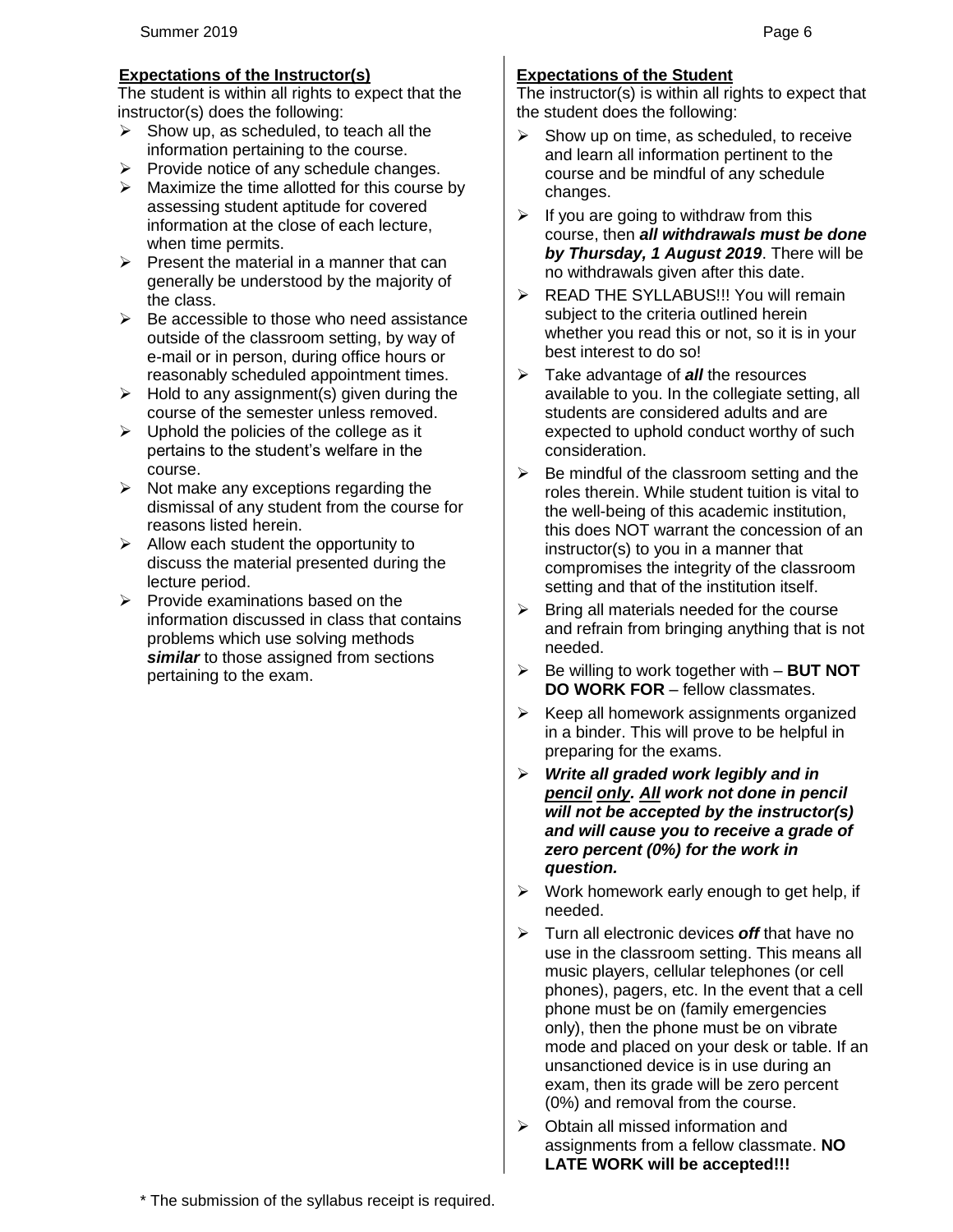# **Homework**

Achieving success in this class will require giving regular effort outside of class, meaning doing homework. If you plan to be successful in this class, expect to spend a **minimum** of 12 to 18 hours outside of class every week maintaining or increasing your math skills. Homework is a planned practice for students to master the skills taught in class and needed in higher-level mathematics courses.

Every student must do homework. Homework will be assigned daily. The assigned homework will be available on Knewton for completion. The practice is required in order to more fully understand each topic and to successfully negotiate the exams.

When you log into Blackboard, our learning management system (LMS), you will see the link for Knewton assignments on the left menu. Please note, you must log in to Knewton through the LMS for your activity and grades to be recorded. Your homework and bonus tests will be completed and submitted using Knewton. The instructor encourages you to purchase your access code *immediately* and register for this class online. You will need to purchase access to Knewton before you'll be able to view or work on assignments. *You have a 14-day free trial to set up your Knewton account* if you do not have your access code yet.

### **Quizzes**

Quizzes will be the submission of the work from your Knewton homework assignments which will be collected weekly to assess if the student is practicing and mastering their math skills (doing homework). No make-up quizzes will be allowed.

## **Exams\***

Exams are used to assess the amount of the course objectives that the student has mastered. The answer boxed will be the answer graded and only one answer will be graded, so the answer seen will be the one graded. Tentative exam dates are noted in the class calendar. Students have the scheduled class time to take exams and the time scheduled by the college to take the final exam. No student will be allowed to begin an exam after the first person has turned in their exam and left the classroom. All phones are to be placed on the dry erase board while an exam is in progress.

If a student should have to miss an exam, the instructor(s) will consider replacing the missed exam with the final exam score if the following conditions have been met:

- 1. Turn in their syllabus receipt,
- 2. Notify the instructor(s) before the exam is missed, and
- 3. Provide proper documentation.

# **Final Exam\***

There will be a **comprehensive** final exam at the end of the semester. Failure to attempt the final exam will result in a failing grade for the course. The final exam will be given at the scheduled time determined by South Plains College, not during class time. Conflicts in test schedules should be worked out with individual instructors. A student's library records and all financial records must be clear before the student will be allowed to take final examinations in any course.

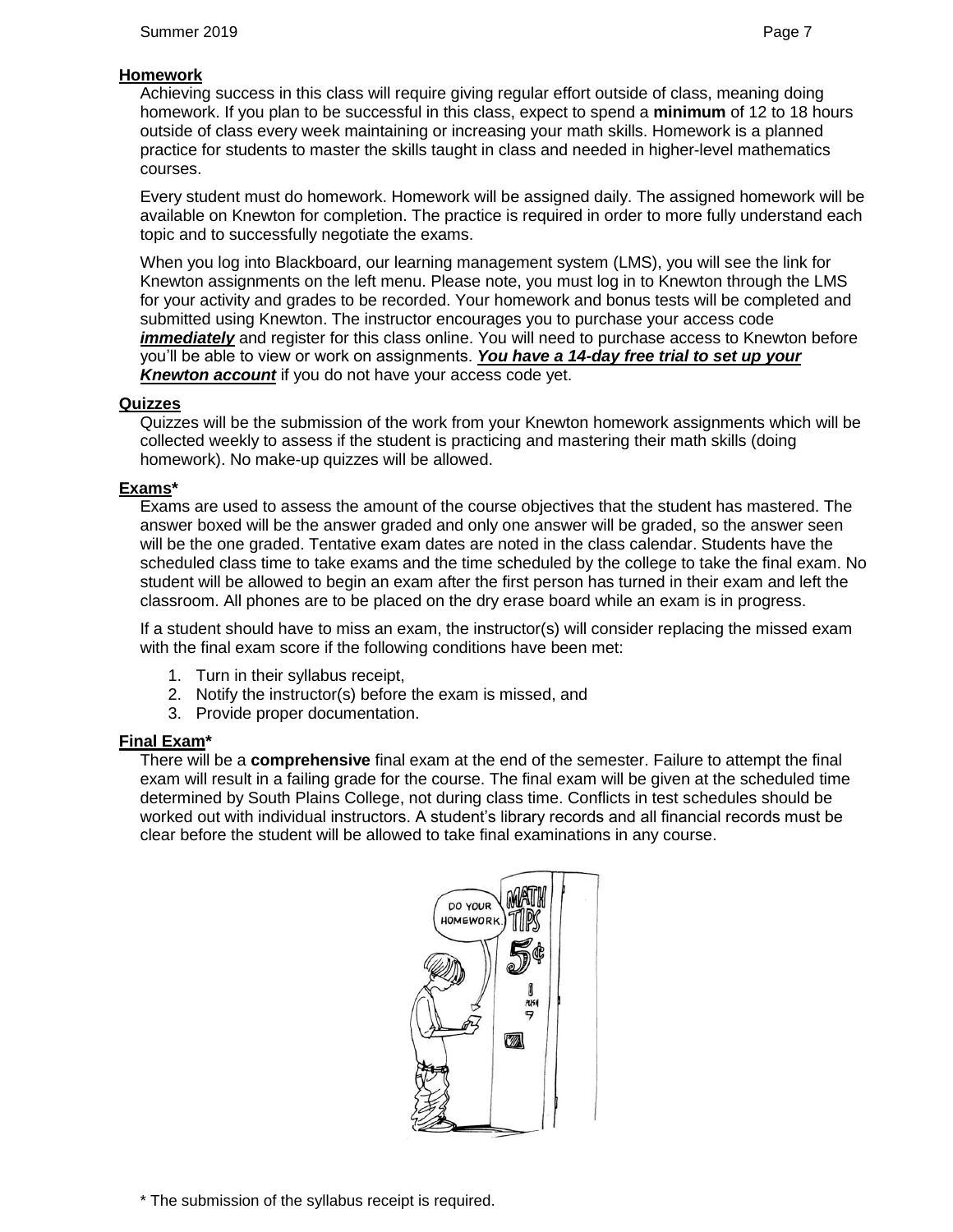| <b>Tentative Calendar for Math 0314/1314</b> |             |                                                                                                                        |                |                             |                            |  |  |
|----------------------------------------------|-------------|------------------------------------------------------------------------------------------------------------------------|----------------|-----------------------------|----------------------------|--|--|
| Day                                          | <b>Date</b> | <b>Topic</b>                                                                                                           | Notes/<br>Unit | <b>Bonus</b><br><b>Test</b> | Quiz<br><b>Grades</b>      |  |  |
| Monday                                       | June 3      | Syllabus, Prime Factorization,<br>Language of Algebra, Order of<br>Operations, Intro to Integers and<br>Absolute Value | 1.1            |                             |                            |  |  |
| Tuesday                                      | June 4      | Operations on Integers, Simplifying<br>Expressions with Integers; Operations<br>on Fractions                           | 1.2            | 1                           | <b>Syllabus</b><br>Receipt |  |  |
| Wednesday                                    | June 5      | Operation on Decimals; The Number<br>Line; Properties of Real Numbers;<br><b>Solving Equations</b>                     | 1.3            |                             |                            |  |  |
| Thursday                                     | June 6      | Solving Equations with Fractions and<br>Decimals; Solving Linear Inequalities                                          | 1.4            |                             |                            |  |  |
| Monday                                       | June 10     | Solving Absolute Value Equations and<br>Inequalities                                                                   | 1.5            |                             | $1.1 - 1.4$<br><b>Work</b> |  |  |
| Tuesday                                      | June 11     | <b>Review</b>                                                                                                          |                |                             |                            |  |  |
| Wednesday                                    | June 12     | Exam 1                                                                                                                 | Unit 1         | $\overline{2}$              |                            |  |  |
| Thursday                                     | June 13     | Add, Subtract, Multiply Polynomials;<br><b>Exponent Rules Part 1</b>                                                   | 2.1            |                             |                            |  |  |
| Monday                                       | June 17     | <b>Exponent Rules Part 2, Scientific</b><br><b>Notation</b>                                                            | 2.2            |                             | 1.5, 2.1<br><b>Work</b>    |  |  |
| Tuesday                                      | June 18     | Factoring: GCF and Grouping                                                                                            | 2.3            |                             |                            |  |  |
| Wednesday                                    | June 19     | <b>Factoring: Trinomials and Specials</b>                                                                              | 2.4            | 3                           |                            |  |  |
| Thursday                                     | June 20     | <b>Factoring Summary; Solving</b><br>Polynomials by Factoring                                                          | 2.5            |                             |                            |  |  |
| Monday                                       | June 24     | <b>Review</b>                                                                                                          |                |                             | $2.2 - 2.5$<br><b>Work</b> |  |  |
| Tuesday                                      | June 25     | Exam 2                                                                                                                 | Unit 2         | 4                           |                            |  |  |
| Wednesday                                    | June 26     | <b>Simplifying Rational Expressions</b>                                                                                | 3.1            |                             |                            |  |  |
| Thursday                                     | June 27     | <b>Solving Rational Equations</b>                                                                                      | 3.2            |                             |                            |  |  |
| Monday                                       | July 1      | <b>Graphs of Equations; Functions;</b><br>Domain and Range                                                             | 3.3            |                             | 3.1, 3.2<br><b>Work</b>    |  |  |
| Tuesday                                      | July 2      | <b>Combinations of Functions;</b><br><b>Composite and Inverse Functions</b>                                            | 3.4            | 5                           |                            |  |  |
| Wednesday                                    | July 3      | <b>Graphing Linear functions; Slope;</b><br><b>Difference Quotient</b>                                                 | 3.5            |                             |                            |  |  |
| Thursday                                     | July 4      | <b>Holiday</b>                                                                                                         |                |                             |                            |  |  |
| Monday                                       | July 8      | <b>Writing Equations of Lines;</b><br>Increasing, Decreasing, Piecewise<br><b>Functions</b>                            | 3.6            | 6                           | $3.3 - 3.5$<br><b>Work</b> |  |  |
| Tuesday                                      | July 9      | <b>Review</b>                                                                                                          |                |                             |                            |  |  |